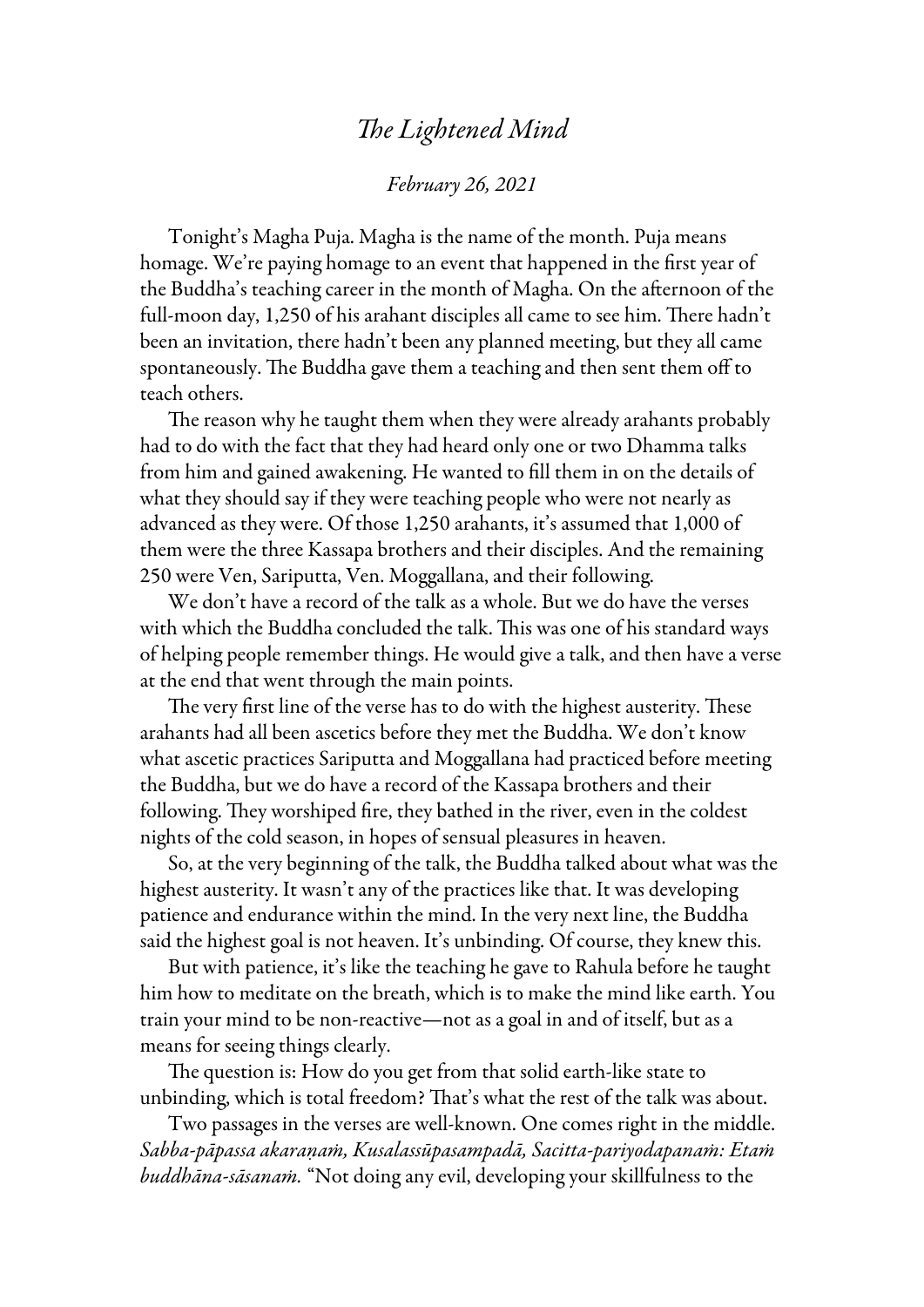highest level, and then cleansing the mind so that it's totally clean. This is the teachings of the Buddhas." That's how you get from patience and endurance to unbinding. That message is then boiled down to one line at the very end of the last verse: *Adhicitte ca āyogo: Etaṁ buddhāna-sāsananti:* being committed to the heightened mind. This is the teachings of the Buddhas.

You heighten the mind by lightening it. We can see this in the Triple Training that the Buddha taught: training in heightened virtue, in the heightened mind—i.e., concentration—and training in heightened discernment. Each aspect of the training deals with all three principles mentioned in the earlier verse.

For example, with virtue, you start out by avoiding anything that's going to be harmful. Then you develop the good qualities that go along with those virtues. Instead of just not telling lies, you actually devote yourself to telling the truth. You don't just abstain from killing, but you also help beings that are in danger. You're kind to them, gentle with them. In other words, you develop the positive qualities that go along with the precepts. The precepts basically tell you what not to do. Then you develop the positive qualities that develop along with them. That's developing your skillfulness.

And then cleansing the mind. This is where you bring virtue to a higher level, what the Buddha calls virtues pleasing to the noble ones. You're strict in your observance of the precepts but, at the same time, you observe them in such a way that you don't grasp at them. In other words, you don't develop any pride around them. And you practice them in a way that's conducive to concentration. This requires skill, because a lot of people, when they're strict about the precepts, get very obsessed, anxious, afraid that they've done something wrong. Yet the Buddha says you want to practice scrupulously in a way that's conducive to concentration.

So you stick with the precepts. That's conducive to concentration in that you don't do things that you're going to regret. But you also learn to have an attitude of lightness. You realise that the big issue in observing the precepts is not outside, it's in observing your intentions, looking after your intentions. As the Buddha said, as long as your intentions are pure, then you don't have to worry about your words or your deeds. So, this is where you work directly on the mind as part of virtue. And that leads, of course, to concentration.

Here again, you apply those same three principles. You drop the hindrances. In other words, you realize that you don't want to side with your sensual desires, ill will, sloth and drowsiness, restlessness and anxiety, or uncertainty. There is a side of the mind that likes to side with these things, but you realize that you've got to see these things not as your friends, but as obstacles to what's really good in life.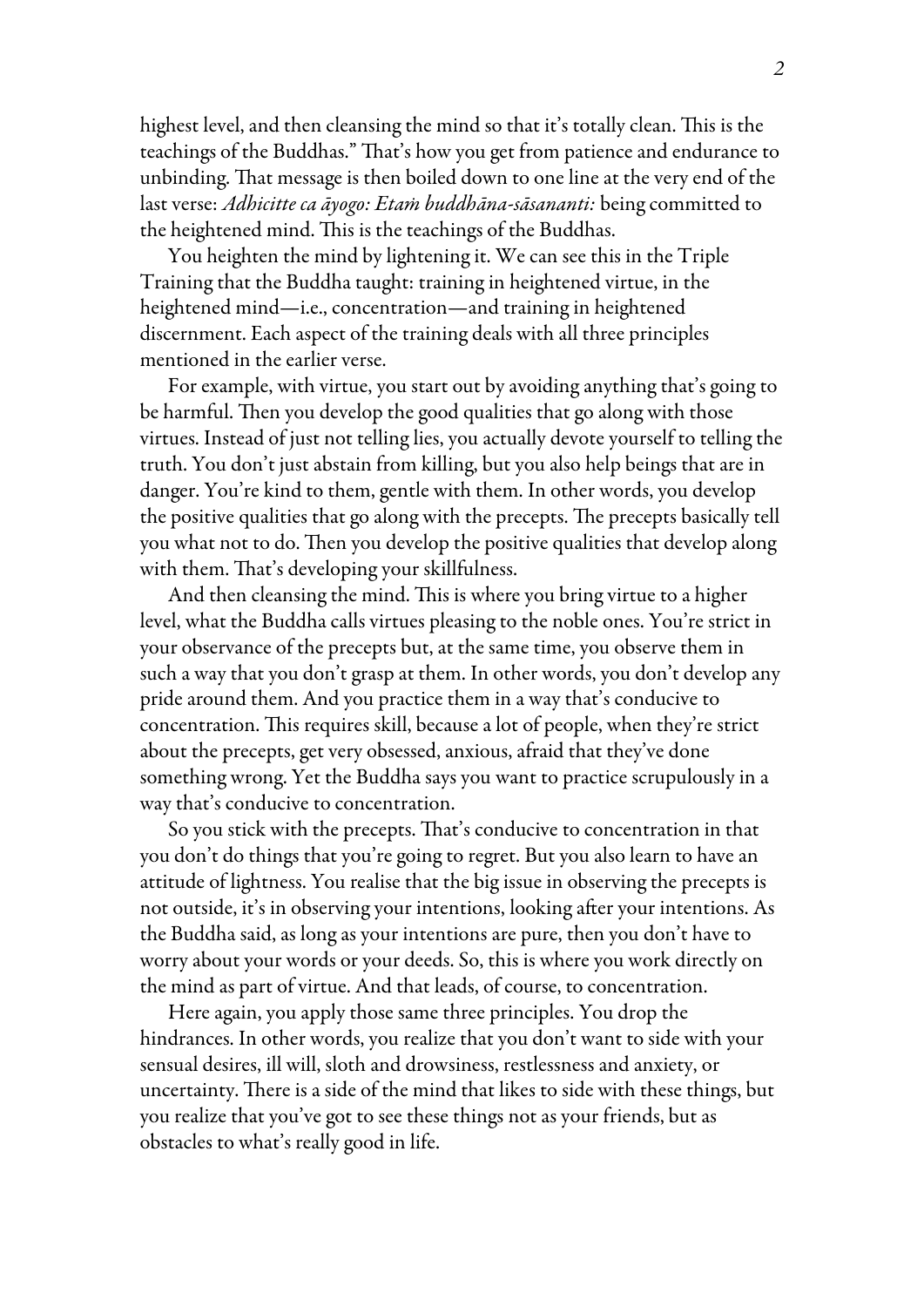Then you develop the qualities of concentration, mindfulness, and what the Buddha calls analysis of qualities. You look at the breath and you evaluate it. Is this a breath that you can settle down with? If not, what you can do to change? How about the state of your mind? Is this a mind ready to settle down? If not, what you can let go of? Then as you work at that, you develop a sense of rapture because you look at the mind and you can see that it's not dealing in anything that's going to weigh you down. This is how you begin to lighten the mind.

Even in just the ordinary practice of concentration, you're letting go of things that hold you down. It's like riding a hot-air balloon. You drop all the heavy weights, and the balloon can rise higher and higher. You come to a state of calm, concentration, equanimity. You develop the mind in skilfulness.

Then you cleanse it. This is where the Buddha says you learn how to have the theme of your concentration well in hand. Ajaan Fuang would call this lifting the mind above its object. You're focused on your object, but you've lifted your awareness up a little bit, just enough so that you can observe the mind itself as it relates to the object.

This, the Buddha said, is how you begin to develop discernment within the practice of concentration so that the concentration itself isn't heavy. It gets lighter and lighter as you drop away the various factors of the lower levels of right concentration and go to the higher ones. You see where there's unnecessary stress in the mind, and that it's not there because of anything anyone is imposing it on you. You're imposing it on yourself. And you're free to let it go.

This gets into the practice of discernment. Here we have the same three principles. First you let go of whatever is wrong view. The big wrong view is that if there's anything weighing the mind down, it's coming from outside: people outside, situations outside. You realize that if these things weigh you down, it's because you let them, not because they impose themselves. Think of what the Buddha said about reacting to sounds, unpleasant sounds. You just tell yourself, "An unpleasant sound has made contact at the ear." That's it. It goes only that far. That's as far as a sound can go: into the ear. But we pull in our thoughts around the sound. Then we let them reverberate through the mind.

So if our attitude is that we're suffering because of things outside, we've got to drop that attitude, not because we're trying to absolve other people of any wrong-doing, but because we have the choice. The things they may say may be really unpleasant sounds. The things they do may be unpleasant actions. But we have the freedom not to let ourselves be weighed down by them. As you realize that, you develop the mind higher and higher in discernment, developing your skillfulness in terms of discernment.